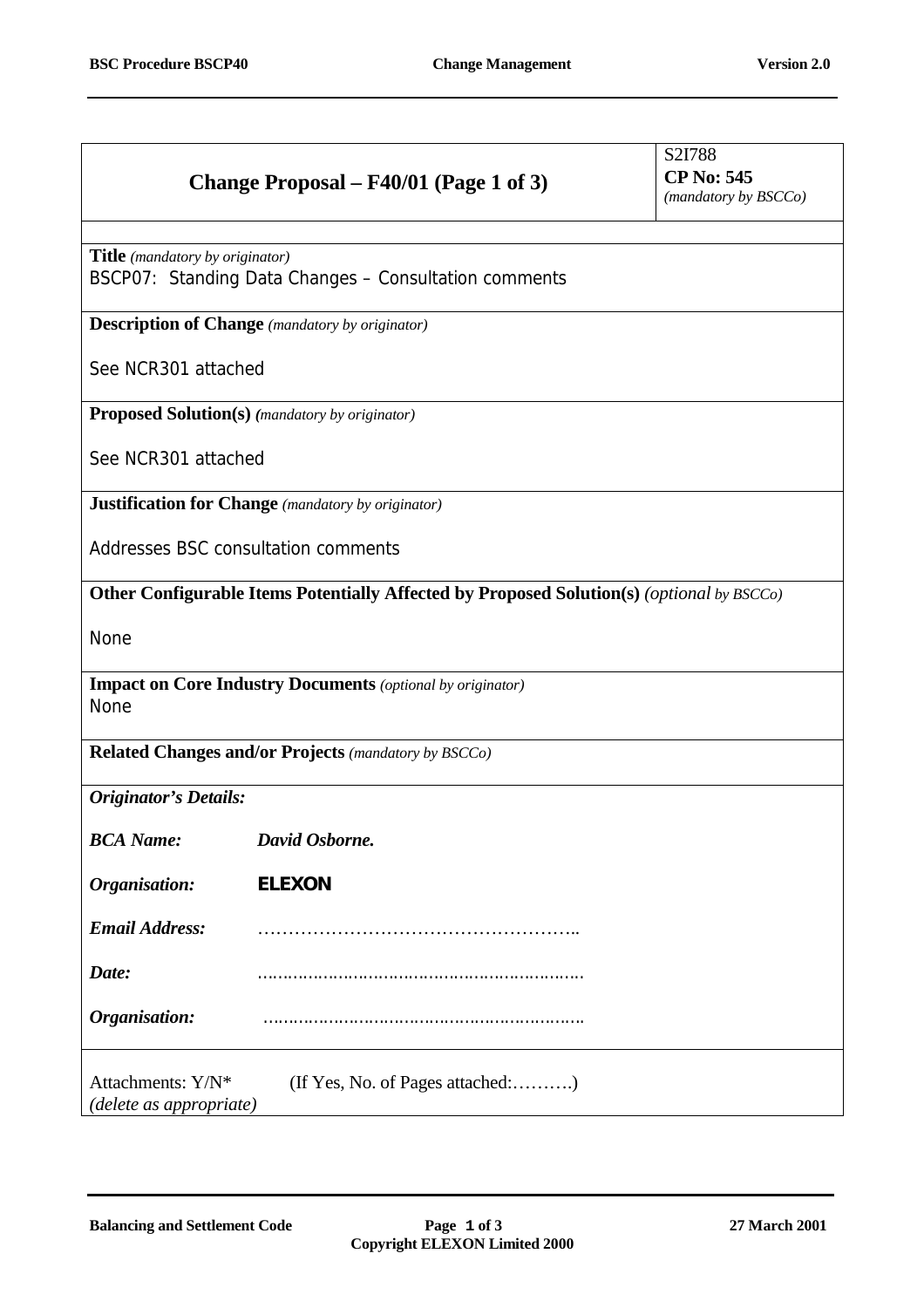| <b>NETA Programme Change Request Form</b>                                                                                                                                                                                                       |                                        |                                            |                            |                                  |  |  |
|-------------------------------------------------------------------------------------------------------------------------------------------------------------------------------------------------------------------------------------------------|----------------------------------------|--------------------------------------------|----------------------------|----------------------------------|--|--|
| <b>Change Request ID: NCR301</b>                                                                                                                                                                                                                |                                        |                                            |                            |                                  |  |  |
| <b>Change Request Name:</b>                                                                                                                                                                                                                     |                                        |                                            |                            |                                  |  |  |
| <b>BSCP07</b> – Consultation Comments                                                                                                                                                                                                           |                                        | <b>Priority</b><br>Critical for Go<br>live | Desirable for<br>Go Live   | Not needed for<br><b>Go Live</b> |  |  |
| <b>Identified By:</b> Ann McNaughton<br>Date Submitted: 08.01.01                                                                                                                                                                                |                                        |                                            |                            |                                  |  |  |
|                                                                                                                                                                                                                                                 | <b>Description of Proposed Change:</b> |                                            |                            |                                  |  |  |
| Section 1.1: In the second paragraph "BM Unit" should be plural: "BM Units".                                                                                                                                                                    |                                        |                                            |                            |                                  |  |  |
| Section 2.2: In the definition for "Other Systems" remove the words "the request for". A request for a<br>change won't necessarily result in a change to an Other System – the agreement to the change will.                                    |                                        |                                            |                            |                                  |  |  |
| Sections 3 & 4: Reference to BSC Agent should be "Applicable BSC Agent" and Form BSCP07/4.2<br>should list all possible BSC Agents and request that the originator deletes the list as appropriate.                                             |                                        |                                            |                            |                                  |  |  |
| Form 4.3 Standing Data Change Control Form (SDCC): "Date Effective" to be changed to "Agreed<br>Effective Date"                                                                                                                                 |                                        |                                            |                            |                                  |  |  |
| Section 3.2.2: The timescales for this action should be "As soon as possible following 3.2.1"                                                                                                                                                   |                                        |                                            |                            |                                  |  |  |
| Section 3.3.3: New step to action BSCCo to resolve any disagreement.                                                                                                                                                                            |                                        |                                            |                            |                                  |  |  |
| Section 3.3.4: "BSC Agents" should be removed from the FROM list – they are covered by the more<br>generic term of "Affected Parties". The inclusion of them is also inconsistent with the entries in 3.3.1<br>(TO list) and 3.3.5 (FROM list). |                                        |                                            |                            |                                  |  |  |
| Section 3.3.5: The timescales for this action should be "Within 5WD of 3.3.4".                                                                                                                                                                  |                                        |                                            |                            |                                  |  |  |
| Section 4.1.1: Insert list of BSCP after first sentence and remove "given in Appendix 4.2".                                                                                                                                                     |                                        |                                            |                            |                                  |  |  |
| Section 4.2: Change form to indicate that Part A is completed by the "Originator" rather than "BSC Party<br>/ BSC Agent"                                                                                                                        |                                        |                                            |                            |                                  |  |  |
| Section 4.2: The "Effective Date and Time" in part A of this form should be changed to "Requested<br>Effective Date and Time".                                                                                                                  |                                        |                                            |                            |                                  |  |  |
| Reason for Proposed Change (Benefits) and/or Implications of not making the Change:                                                                                                                                                             |                                        |                                            |                            |                                  |  |  |
| Comments received from Scottish Power during BSCP consultation on Version 1.1, changes omitted<br>from Version 2, it was agreed with Scottish Power that comments would be included when the procedure<br>is next updated.                      |                                        |                                            |                            |                                  |  |  |
| <b>Initial Recommendation to Programme Exec:</b><br><b>Final Recommendation to Programme Exec:</b>                                                                                                                                              |                                        |                                            |                            |                                  |  |  |
|                                                                                                                                                                                                                                                 |                                        |                                            |                            |                                  |  |  |
|                                                                                                                                                                                                                                                 |                                        |                                            |                            |                                  |  |  |
|                                                                                                                                                                                                                                                 |                                        |                                            |                            |                                  |  |  |
| <b>Impact Assessment(s):</b>                                                                                                                                                                                                                    | <b>Deliverables Impacted:</b>          |                                            | <b>Effort/Cost Impact:</b> |                                  |  |  |
| <b>CDA</b>                                                                                                                                                                                                                                      |                                        |                                            |                            |                                  |  |  |